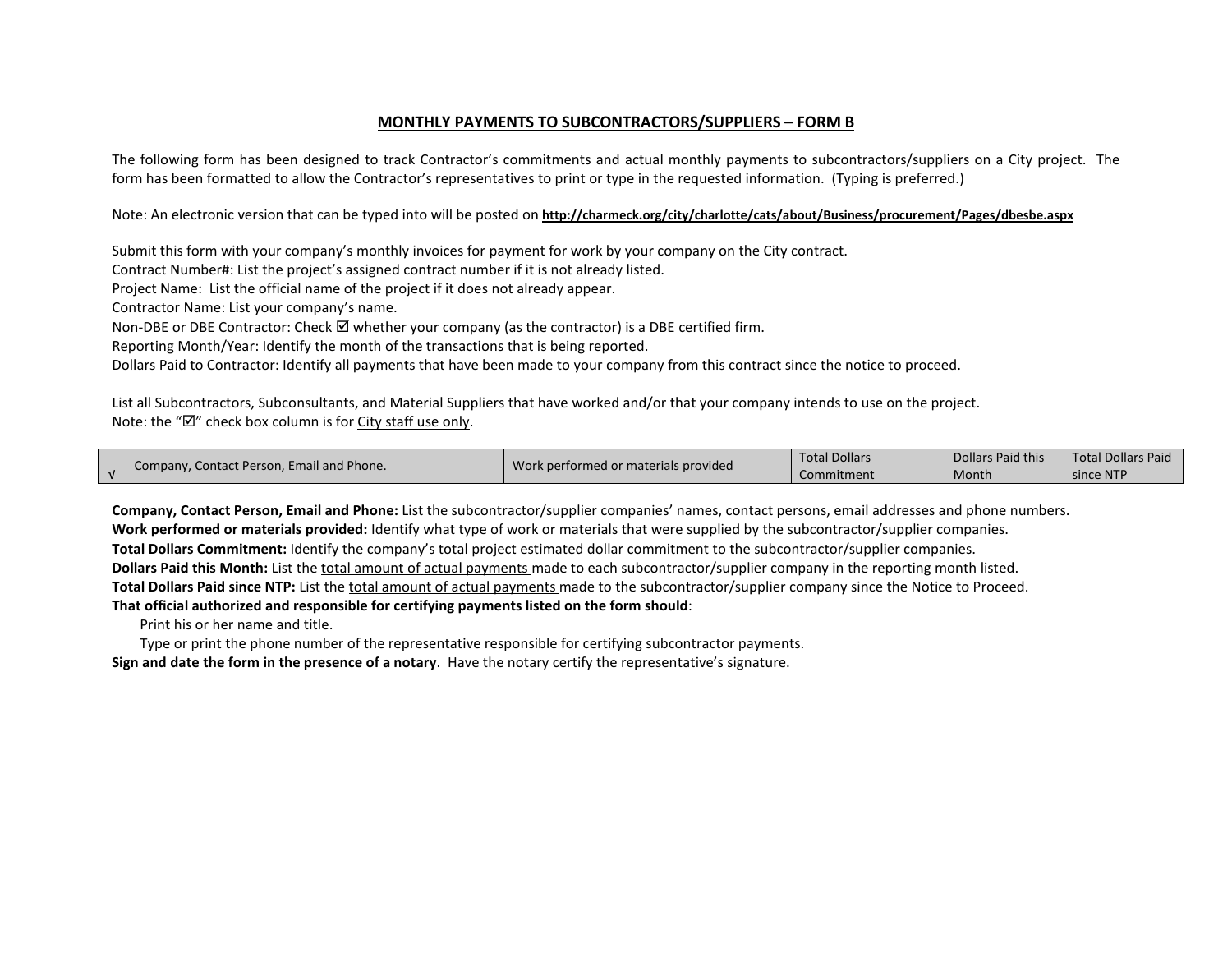## **MONTHLY PAYMENTS TO SUBCONTRACTORS/SUPPLIERS – FORM B**

| <b>Contractor Name:</b>      |                      | Non-DBE:                           | DBE: |  |
|------------------------------|----------------------|------------------------------------|------|--|
| <b>Reporting Month/Year:</b> | <b>Contract No.:</b> | <b>Dollars Paid to Contractor:</b> |      |  |

Submit this form with invoice. Below list **all Subcontractors, Subconsultants, and Material Suppliers** that have worked and/or that your company intends to use on this Project. List actual payments made in the reporting month listed above.

| $\sqrt{ }$ | Company, Contact Person, Email and Phone. | Work performed or materials provided | <b>Total Dollars</b><br>Commitment | Dollars Paid this<br>Month | <b>Total Dollars Paid</b><br>Since NTP |
|------------|-------------------------------------------|--------------------------------------|------------------------------------|----------------------------|----------------------------------------|
|            |                                           |                                      |                                    |                            |                                        |
|            |                                           |                                      |                                    |                            |                                        |
|            |                                           |                                      |                                    |                            |                                        |
|            |                                           |                                      |                                    |                            |                                        |
|            |                                           |                                      |                                    |                            |                                        |
|            |                                           |                                      |                                    |                            |                                        |
|            |                                           |                                      |                                    |                            |                                        |
|            |                                           |                                      |                                    |                            |                                        |
|            |                                           |                                      |                                    |                            |                                        |
|            |                                           |                                      |                                    |                            |                                        |
|            |                                           |                                      |                                    |                            |                                        |
|            |                                           |                                      |                                    |                            |                                        |
|            |                                           |                                      |                                    |                            |                                        |
|            |                                           |                                      |                                    |                            |                                        |
|            |                                           |                                      |                                    |                            |                                        |
|            |                                           |                                      |                                    |                            |                                        |
|            |                                           |                                      |                                    |                            |                                        |
|            |                                           |                                      |                                    |                            |                                        |